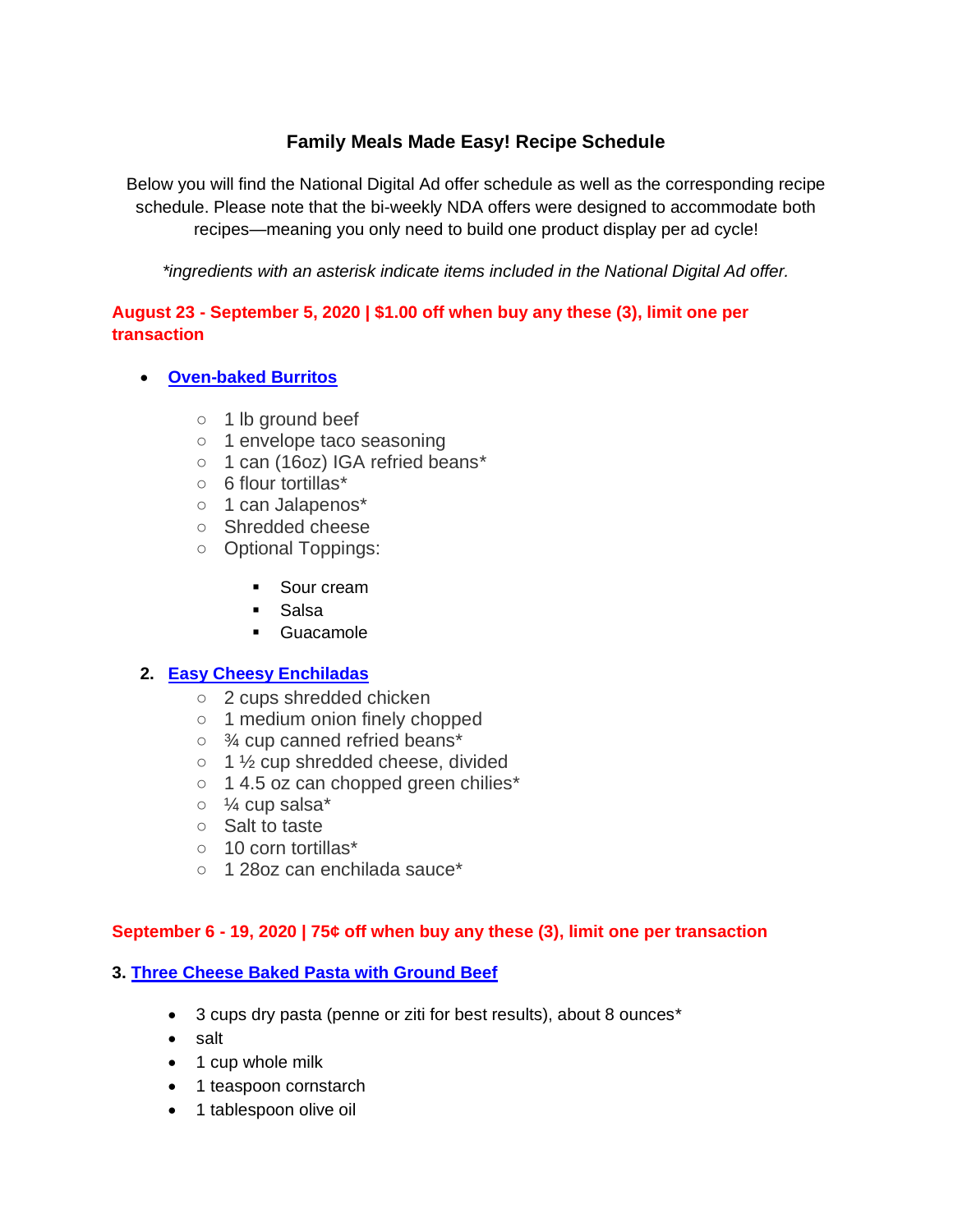- 3 cloves garlic, minced
- 1 pound ground beef
- 2 cups whole milk mozzarella cheese, grated and divided\*
- 1 cup IGA Parmesan grated cheese, grated and divided\*
- $\bullet$   $\frac{3}{4}$  cup whole milk ricotta cheese
- 2 jars (24-ounces each) IGA marinara or pasta sauce, divided\*
- $\frac{1}{4}$  cup Italian breadcrumbs or panko

#### **3. [Tomato, Basil and Shrimp Angel Hair Pasta](https://www.iga.com/shopper-solutions/tomato-basil-and-shrimp-angel-hair-past?hs_preview=zUKzSsLg-33297299279)**

- 12 oz. dried angel hair pasta or spaghetti\*
- Olive oil, divided use
- 2 cans (14.5 oz. each) diced tomatoes, undrained\*
- 1 lb. uncooked shrimp, peeled, deveined and rinsed
- 4 cloves garlic, minced
- $\frac{1}{4}$  teaspoon crushed red pepper
- 12 fresh basil leaves, thinly sliced
- Salt and pepper to taste (optional)
- Grated or shredded Parmesan cheese\*

### **September 20 - October 3, 2020 | 75¢ off when buy any these (3), Limit 1 offer per transaction**

### **4. [Chicken and Rice Casserole](https://www.iga.com/shopper-solutions/chicken-and-rice-casserole?hs_preview=CoytjhSQ-32439451901)**

- 2 cans (10.5 oz. each) cream of chicken soup\*
- 2 cans (14.5 oz. each) chicken broth\*
- 2 cups uncooked long-grain white rice\*
- 2 cups frozen mixed vegetables (carrots, corn, green beans and peas)
- 1 teaspoon salt
- 1 teaspoon paprika
- ½ teaspoon onion powder
- ¼ teaspoon black pepper
- 3 large boneless skinless chicken breasts (1.5 lbs); cut in half
- ½ cup (2 oz.) shredded cheddar cheese

#### **October 4 – 17, 2020**

- **REESE'S Peanut Butter Pumpkin Spider | \$.75 Off (2) Hershey Halloween Snack Size**
	- o 8 REESE'S Peanut Butter Pumpkins\*
	- o 32 Large pretzel twists Large
	- o 1/4 cup HERSHEY'S Milk Chocolate Chips, HERSHEY'S SPECIAL DARK Chocolate Chips or HERSHEY'S Semi-Sweet Chocolate Chips\*